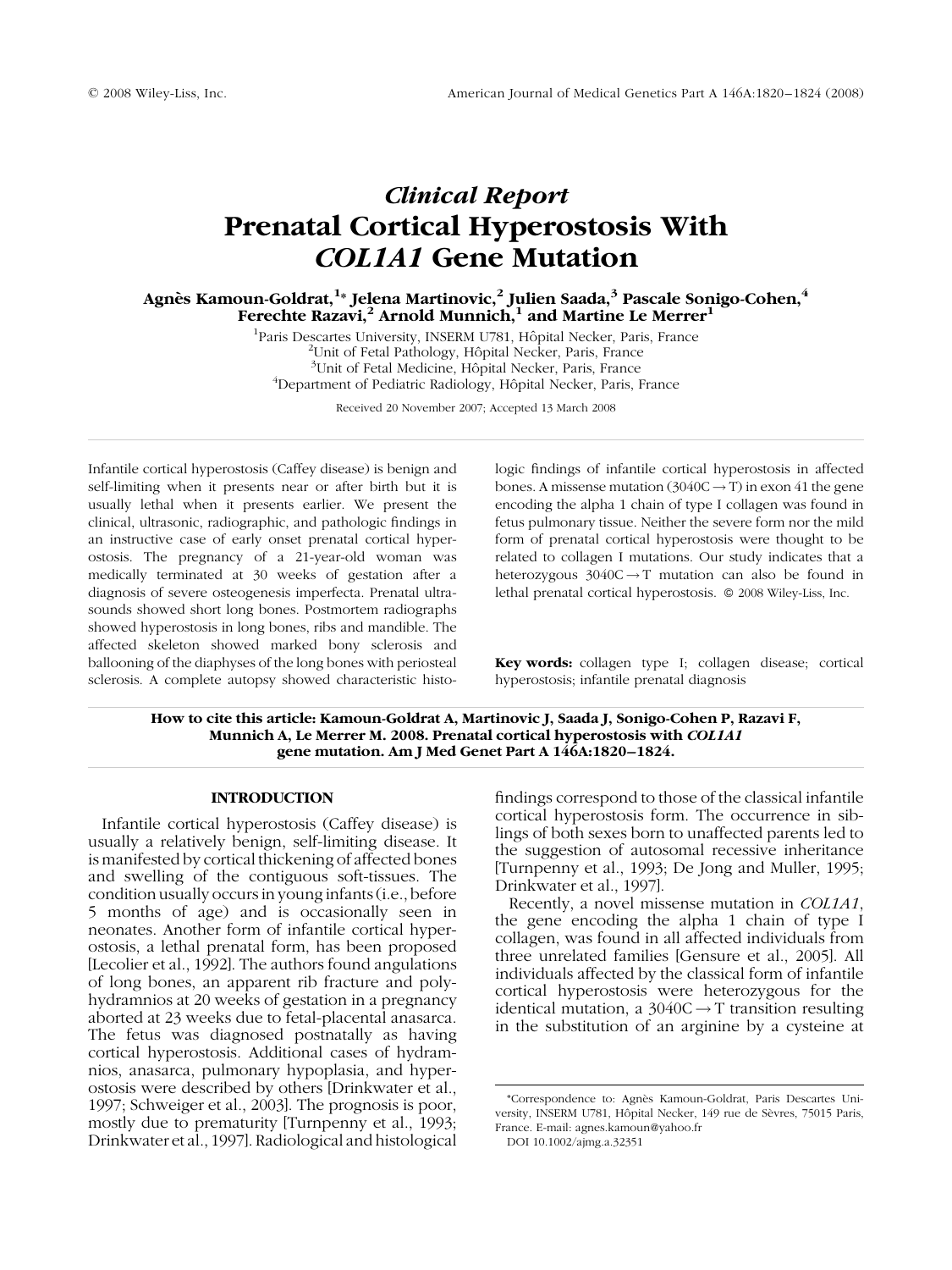#### PRENATAL CORTICAL HYPEROSTOSIS 1821

position 836 (R 836 C). This substitution is within the helical domain of the alpha 1 chain of type I collagen. Two cases of lethal prenatal cortical hyperostosis were also studied by Gensure et al. [2005], but the  $3040C \rightarrow T$  mutation was not found in these fetuses. Here, we describe a patient suffering from lethal prenatal cortical hyperostosis in which the  $3040C \rightarrow T$  mutation was observed in the *COL1A1* gene.

## CLINICAL REPORT

The fetus represented the first pregnancy of a young, healthy, nonconsanguineous couple. The family history was unremarkable especially for skeletal diseases. The woman (21 years old) was referred at 28.5 weeks of gestation due to an increased volume of amniotic fluid observed at a first ultrasonic examination performed at 22.5 weeks of gestation. The ultrasonic study showed a skeletal disorder: short and irregularly delineated long bones (humeri, femora, and lower limbs). The femora were angulated. The fronto-occipital diameter was normal with abnormal pressure-induced skull deformability. Thorax, pelvis, and spine were sonographically unaffected. The suspected diagnosis was osteogenesis imperfecta type IIb. Chromosomes were normal (46,XY). Infection parameters were not examined.

The pregnant woman elected to terminate the pregnancy at 30 weeks of gestation. A male infant was born weighing 1,680 g (50th centile), measuring 38 cm (10th centile), and with a head circumference of 26.5 cm (10th centile). The fetus had generalized edema with a fragile skin, rhizomelic shortening with angulated thighs and legs, relative macrocephaly with pressure-induced skull deformability, retrognathia, microstomia, protuberant abdomen, camptodactyly, and talipes equinovarus. The placenta was abnormally large, weighing 577 g (appropriate weight for gestational age:  $260 \pm 20$  g).

Radiographs of the whole skeleton (Fig. 1) showed striking changes of the long bones. The humeri and femora were short and slightly angulated without fractures. Most prominent were the bloated diaphyses of the long bones with a double contour of the cortex (Fig. 2). The bony substance appeared sclerotic. Metaphyses were intact. Ribs were irregularly shaped and showed less severe signs of periosteal thickening. Some vertebral bodies were slightly enlarged (Fig. 3). Clavicular involvement was not found. The trabecula of the mandible and scapula was irregular and flocculent (Fig. 4).

The autopsy demonstrated ascites, a marked hepatomegaly (106 g for an expected value of  $67.9 \pm 20.8$  g), a splenomegaly (14 g with an expected value of  $3.0 \pm 1.3$  g), a nephromegaly (21.8 g with an expected value of  $12.9 \pm 3.6$  g), and adrenomegaly (7.4 g with an expected value of



F<sub>IG</sub>. 1. Frontal radiograph of the whole skeleton of the fetus at 30 weeks gestation showing short and slightly angulated long bones.



FIG. 2. Lower limb radiograph: see the bloated diaphyses of the bones with a double contour of the cortex and the sclerotic bony substance. Femurs, tibiae, fibulae are all angulated.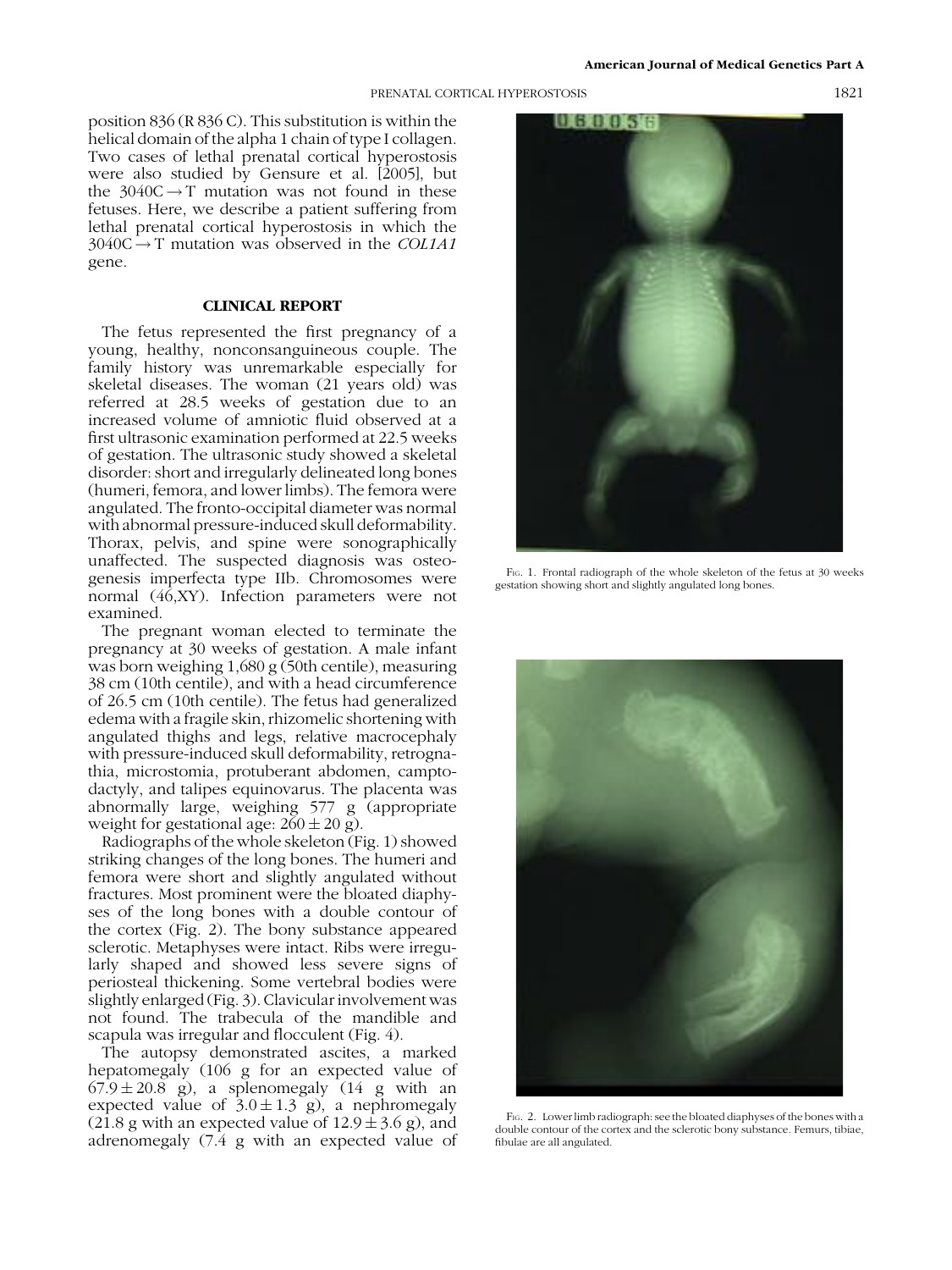

FIG. 3. Lateral radiograph of the whole skeleton of the fetus at 30 weeks of age, showing a few mildly enlarged lumbar vertebral bodies and the irregularly shaped ribs. There is decreased skull ossification and a dense mandible.

 $4.1 \pm 1.4$  g). The pulmonary weight was within the normal range (weight: 21.9 g, expected for body length/weight combined,  $30.2 \pm 9.5$  g). Histological examination showed global visceral congestion and normal histogenesis.

A histologic study of the long bones showed typical changes of cortical hyperostosis including a periosteal hyperostosis with a widened fibrous periosteum and an incomplete and irregularly demarcated cortex without acute inflammatory exsudate. An abnormal abundance of hematopoietic cells was found in the



FIG. 4. Radiograph of the irregular and flocculent dense ossification of the mandible and scapulae, with normal appearing clavicles.

## 1822 KAMOUN-GOLDRAT ET AL.

medulla. A histological study of the placenta showed nonspecific villous hydrops.

Genomic DNA was isolated from three fragments of the pulmonary tissue by standard methods and the COL1A1 gene was sequenced using the Big Dye Terminator Cycle Sequencing kit V1 (ABI Prism, Applied Biosystems, Foster City, CA) on a 3100 automated sequencer. A heterozygous mutation  $(3040C \rightarrow T)$  was found in all three samples.

## DISCUSSION

A total of 44 affected infants have been reported in 34 unrelated families with antenatal onset of cortical hyperostosis, that is, with any manifestation in utero or at birth [Schweiger et al., 2003]. The authors found that two groups can be distinguished among the different prenatal manifestations: a severe form and a mild form. Severe prenatal cortical hyperostosis (with any prenatal or postnatal complication) was present in 26 patients from 23 families [Schweiger et al., 2003]. Most fetuses died during pregnancy (in some cases due to elective termination), at birth or shortly after birth. Eleven of the 26 fetuses were stillborn. Six of them had pulmonary hypoplasia, and 6 of the 14 liveborn babies died due to respiratory problems. In most of these pregnancies, polyhydramnios was the first detected manifestation, as it was in the case we report here. Other signs include fetal hydrops or skin edema (frequency: 50% of cases), and hepatosplenomegaly (frequency: 31% of cases). We also observed these signs in our patient. The earliest manifestation of bowing or shortness of the limbs has been reported at the 14th week of gestation [Drinkwater et al., 1997], on average bone changes were seen at 27 weeks of gestation. In the fetus we report here, these signs were observed at the ultrasonic examination performed at 28.5 weeks of gestation. In severe cases of prenatal cortical hyperostosis, nearly all long bones are affected antenatally or at birth in 81% of the cases reported [Schweiger et al., 2003], as is the case in the fetus described in our report.

The second group of prenatal cortical hyperostosis has been defined as a mild form (uncomplicated form) by Schweiger et al. [2003] and was present in 18 patients from 13 families. In this group, all patients were born at term and polyhydramnios was mentioned only in one case (in an otherwise uncomplicated pregnancy). Fetal hydrops, edema, and hepatosplenomegaly were not reported and skeletal manifestations were not detected before the 35th gestational week by ultrasonography or radiography. The clinical course of the fetus we observed could without doubt be classified in the first group defined by Schweiger et al. [2003], that is, a severe form.

Some perinatally lethal conditions with diaphyseal periosteal new bone that require differentiation from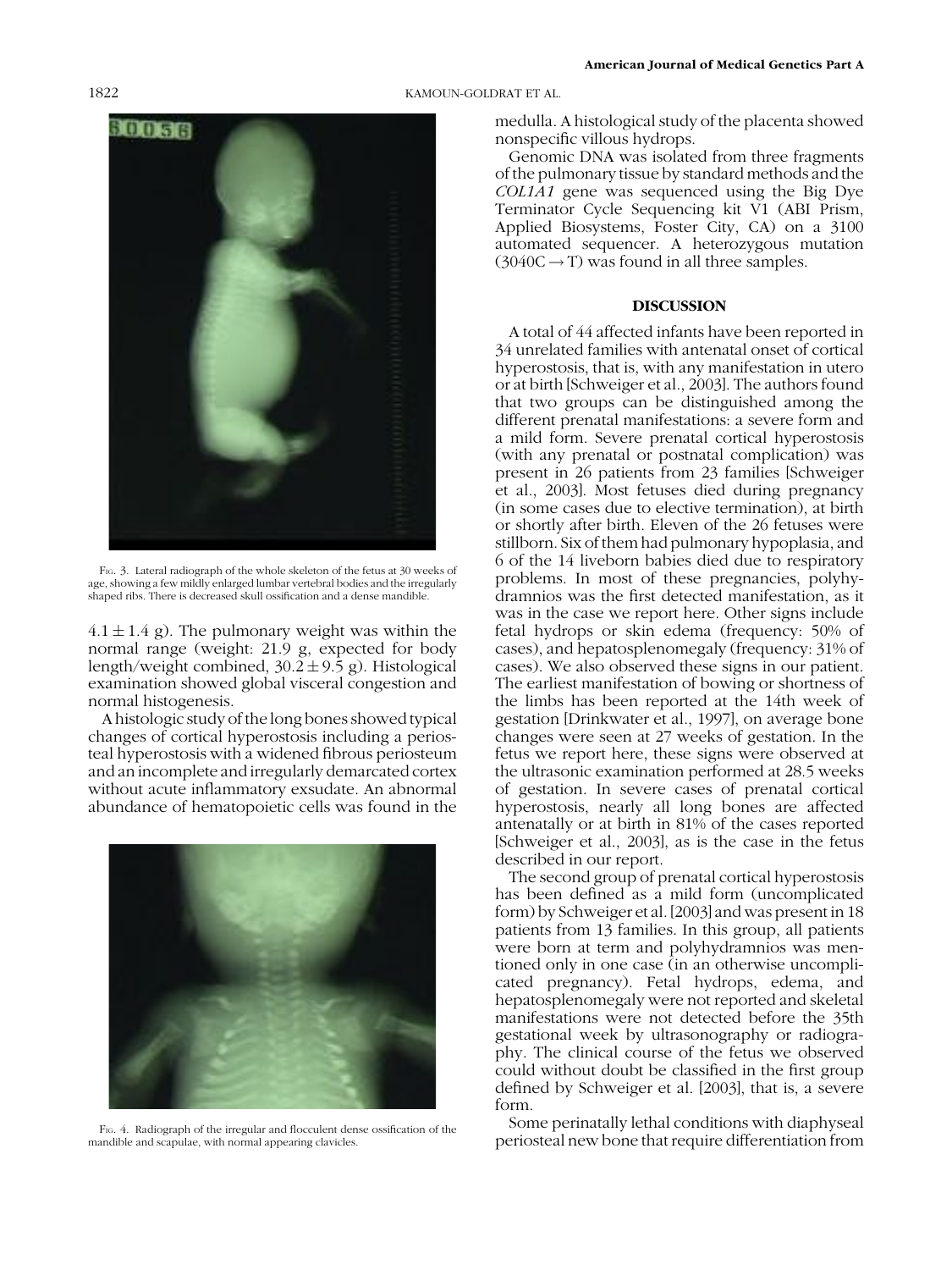intrauterine cortical hyperostosis include mucolipidosis type II, but there are in this latter disease there are other radiological changes with coarse trabeculae and metaphyseal irregularity [Michels et al., 1982]. When bowed or angulated long bones are identified prenatally by ultrasound, differentiation is required from the severe form of osteogenesis imperfecta [Bercau et al., 1991]. In the fetus described here, the lack of fractures, the normality of the bone mineralization observed in prenatal cortical hyperostosis, findings of radiological study and histopathological studies allowed us to eliminate the diagnosis of both mucolipidosis type II and osteogenesis imperfecta.

The inheritance of the classical (infantile) form and the prenatal form of cortical hyperostosis has been claimed to be different. Autosomal dominant inheritance of the classical form has been suggested by many reports [Gerrard et al., 1961; Van Buskirk et al., 1961]. Male-to-male transmission has also been observed [Van Buskirk et al., 1961]. Two affected sisters have been found [Bull and Feingold, 1974], one of whom had an affected son and daughter and the other a normal daughter and affected son. Since then, many other reports have been published, confirming autosomal dominant inheritance [Fried et al., 1981; Newberg and Tampas, 1981; Emmery et al., 1983]. More interestingly, a report of 24 affected members of a family segregating infantile cortical hyperostosis [Gensure et al., 2005] identified a  $3040C \rightarrow T$  mutation in the *COL1A1* gene, and showed only 19 of the family members had experienced an episode of cortical hyperostosis and 5 obligate carriers had not, consistent with reduced penetrance.

On the contrary, autosomal recessive inheritance has been suggested for the prenatal form of cortical hyperostosis. Sporadic occurrence of the disease was documented in two-thirds of cases with information on family history; in four cases, two or more siblings were born to unaffected parents [Clemett and Williams, 1963; Turnpenny et al., 1993; De Jong and Muller, 1995; Drinkwater et al., 1997]. Consanguinity was reported only once [Turnpenny et al., 1993] and there were equal numbers of male and female patients [Schweiger et al., 2003]. In some other reports, autosomal dominant inheritance has been suggested: in two cases, patients had one affected parent [Faul, 1961; Schärer and Szabo, 1966]. A case of prenatal cortical hyperostosis was detected in utero in a familial nonlethal case [Stevenson, 1993]. Ultrasound examination at 35.5 weeks of gestation showed curvature of the tibia and irregularity of the cortex of the radius. Mild leg curvature was present at birth at 39 weeks; involvement of all long bones was documented radiographically at the age of 2.5 months. A sister, the mother, and a maternal uncle had documented infantile cortical hyperostosis. So, the mechanism of inheritance of prenatal cortical hyperostosis seems uncertain.

Gensure et al. [2005] searched for the  $3040C \rightarrow T$ mutation of the COL1A1 gene in two cases of severe prenatal hyperostosis. The fetus of 27 weeks reported by Schweiger et al. [2003] showed, at prenatal ultrasound examination, polyhydramnios and markedly short and angulated long bones, which had led to the incorrect diagnosis of lethal osteogenesis imperfecta, but radiological and histopathological findings were compatible with the diagnosis of prenatal cortical hyperostosis. The  $3040C \rightarrow T$ mutation was not found in the tissues of the fetus [Gensure et al., 2005]. The second case was a sporadic case which resulted in early death at 30 weeks of gestation [Dahlstrom et al., 2001]. The mother presented polyhydramnios. The infant showed extensive symmetrical diaphyseal subperiosteal cortical thickening throughout the skeleton with short extremities. Hepatomegaly and lung hypoplasia were present. The  $3040C \rightarrow T$  mutation was not detected in the fetal tissues [Gensure et al., 2005]. Our patient was, indeed, the first case of the  $3040C \rightarrow T$  mutation of the *COL1A1* gene observed in a case of prenatal cortical hyperostosis. It is noteworthy that this mutation was also not observed in a sporadic case reported by Gensure et al. [2005], as well as in one of our patients (unpublished result), both suffering from a classical (infantile) form of cortical hyperostosis.

So, the genetic heterogeneity of the cortical hyperostosis (Caffey disease) now needs to be addressed. It is likely that the mutation of an unknown gene is responsible for some cases of cortical hyperostosis, either classical (infantile) or prenatal forms. A heterozygous mutation of this unknown gene could also be responsible for the classical (infantile) form, as well as the  $3040C \rightarrow T$ mutation of the COL1A1 gene. In this hypothesis, the severe prenatal cortical hyperostosis could be related to a homozygous mutation of the unknown gene or maybe to the simultaneous presence of the heterozygous  $3040C \rightarrow T$  mutation and other mutations of unknown genes.

#### **REFERENCES**

- Bercau G, Gonzalez M, Afriat R, Lecolier B, de Kermadec S. 1991. The difficulty of diagnosing Caffey's disease in utero. A propos of a case simulating lethal osteogenesis imperfecta. Ann Pediatr (Paris) 38:15–18.
- Bull MJ, Feingold M. 1974. Autosomal dominant inheritance of Caffey disease. Birth Defects Orig Art Ser 10:139–146.
- Clemett AR, Williams JH. 1963. The familial occurrence of infantile cortical hyperostosis. Radiology 80:409–416.
- Dahlstrom JE, Arbuckle SM, Kozlowski K, Peek MJ, Thomson M, Reynolds GJ, Sillence DO. 2001. Lethal prenatal onset infantile cortical hyperostosis (Caffey disease). Pathology 33:521–525.
- De Jong G, Muller LMM. 1995. Perinatal death in two sibs with infantile cortical hyperostosis (Caffey disease). Am J Med Genet 59:134–138.
- Drinkwater BM, Crino JP, Garcia J, Ogburn J, Hecht JT. 1997. Recurrent severe infantile cortical hyperostosis (Caffey disease) in siblings. Prenat Diagn 17:773–776.